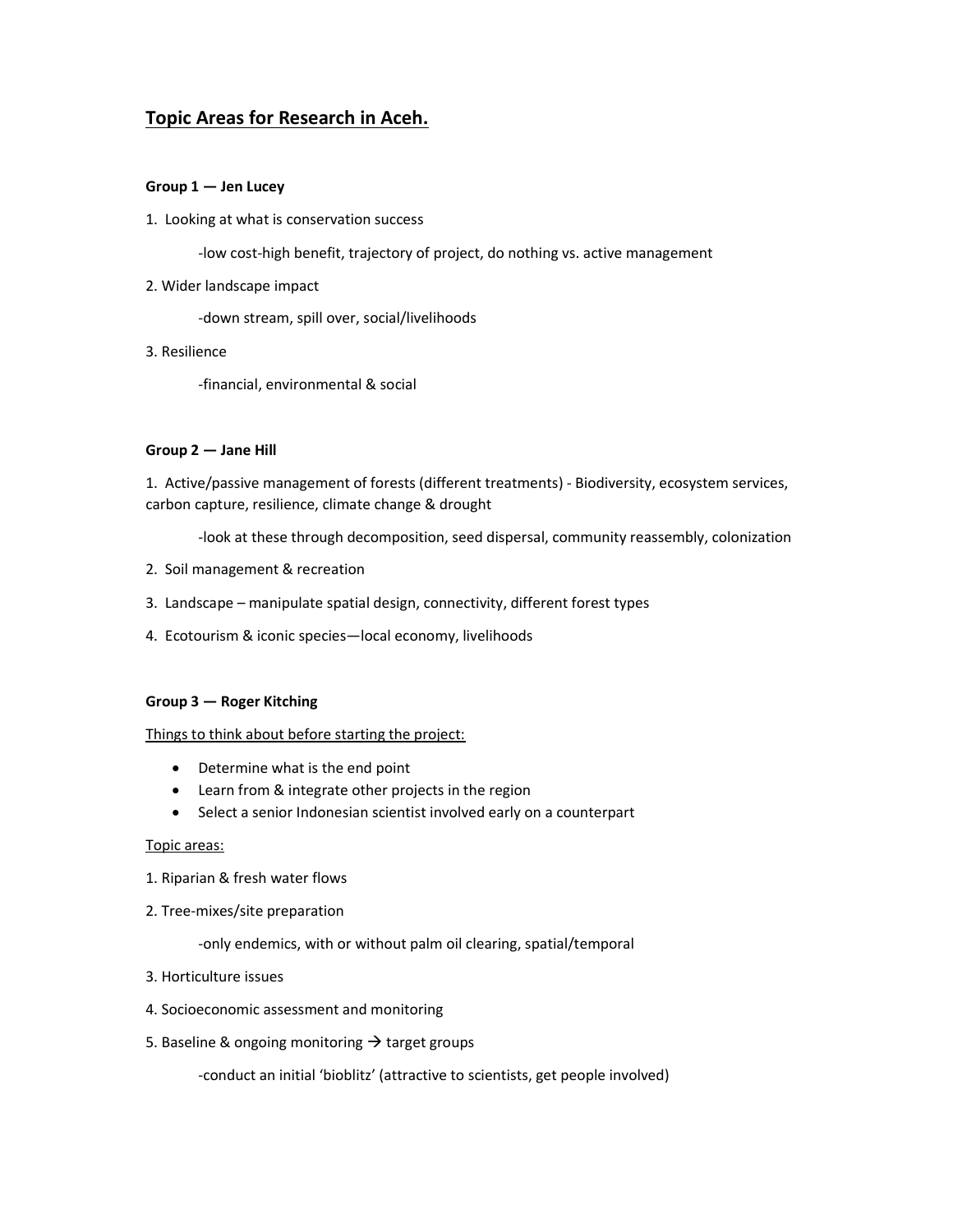# Group 4 — Rosie Trevelyan

1. Explore long-term social acceptability of restoration.

- Stakeholder engagement
- How does this work out
- 2. Restoration trajectories  $\rightarrow$  given the initial context
	- Correlates with management
- 3. Traits approach to enhance restoration
- 4. Best time to intervene in restoration
	- Design different treatments
	- Change intervention times

#### Group 5 — Agnes Agama

1. The ultimate outcome is for the project to deliver advice to the industry and all stakeholders on best way to restore oil palm well also promoting ecosystem services and support livelihoods

2. Outputs—understanding best practices from different treatments that promote ecosystem services & biodiversity.

- Iconic species, water, soil, ES, carbon, locals, local livelihoods
- How components are correlated or anticorrelated to help decide what to restore
- 3. What are the treatments  $\rightarrow$  how to manage? Active or passive management
- 4. Overall context/goals/add value to inform the project
	- Involve stakeholders, take time to do baselines

# Group Discussion/Comments

- Be sure to follow FPIC
- Oil Palm naturlaizing—important to incorporate local people, establish a system where they are benefitting and still able to get OP fruit
- Social science leads to local engagement, but often this interaction changes livelihoods and people's lifestyles, this needs to be understood
- Is there an impact on poverty? Halting conversion can result in increased poverty. There is a need for social/economic information and socio-economic work on the ground
- Dedicated restoration scientists, integrating with other projects. Work with satellite sites in the area that compliment/reflect other projects. There is an island-wise opportunity to generalize.